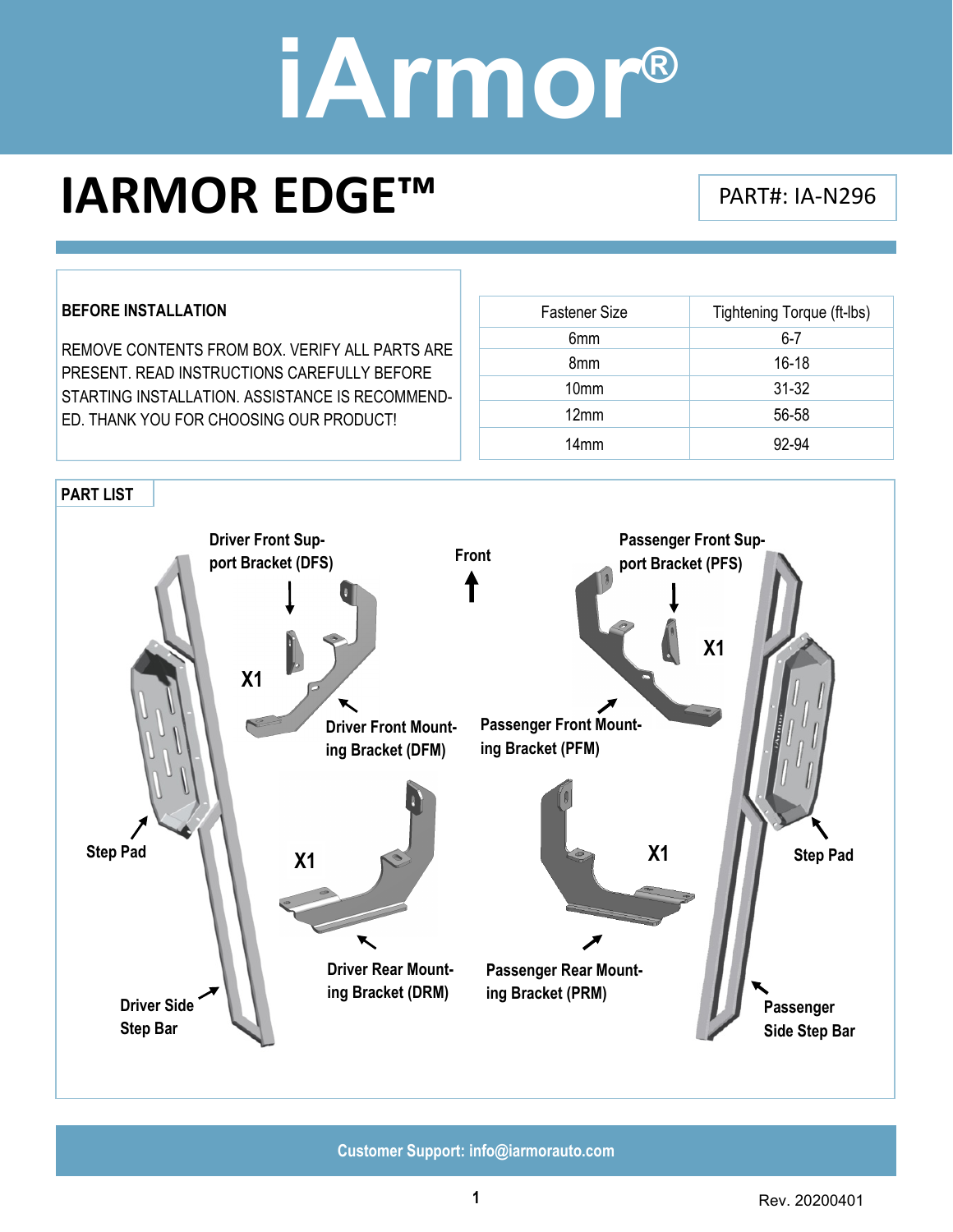

Install the Step Pads onto the step bars with (16) M6X1-20 T-Bolts, (16) M6 Large Flat Washers, (16) M6X1 Nylon Lock Nuts and (4) M6X1-20 Flat Sunk Head Bolts.



#### **STEP 2**

Start the installation under the Driver/Left side of the vehicle. Locate the plastic plugs along the bottom edge of the body. Mounting Brackets will attach to the threaded mounting holes at the front and rear of the cab. Remove the plastic plugs from the Driver Side Front Mounting Location. Directly above each threaded insert is a top mounting location with a threaded insert on the side of the body panel, **(Fig 1)**. Hold a bracket up in place to help determine the correct mounting holes to use along the body.

**NOTE: Thread (1) M8X1.25-30 Hex Bolt into the threaded inserts to clear paint as required.**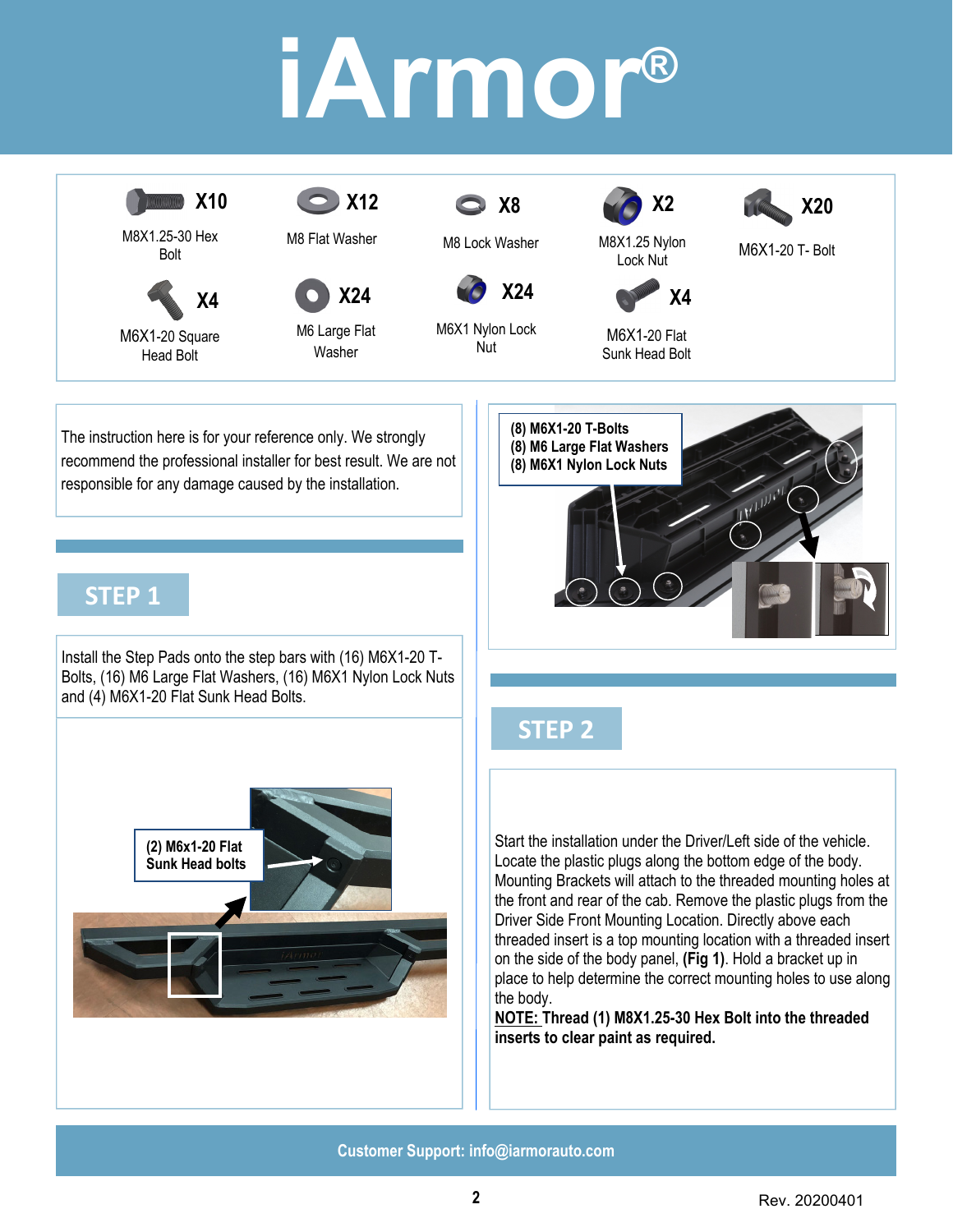**Remove plastic plugs to uncover threaded inserts Front** 

**(Fig 1) Driver Side Front Mounting Location** 

#### **STEP 3**

Assemble the Driver Front Mounting Bracket (**DFM**) and Driver Front Support Bracket (**DFS**) with (1) M8X1.25-30 Hex Bolt, (2) M8 Flat Washers and (1) M8X1.25 Nylon Lock Nut, (**Fig 2**).



### **STEP 4**

Attach the Assembled Driver Front Mounting Bracket to the factory threaded holes with (2) M8X1.25-30 Hex Bolts, (2) M8 Lock Washers and (2) M8 Flat Washers, **(Fig 3)**. Do not fully tighten hardware.



**(2)M8X1.25-30 Hex Bolts (2)M8 Flat Washers** 

Move to the Driver Side Rear Mounting location, **(Fig 4)**. Repeat **Step 4** to attach (1) Driver Rear Mounting Bracket (**DRM**) to the rocker panel, (**Fig 5**)

**(Fig 3) Driver Front Mounting Bracket Installed** 

**Front** 

**(2)M8 Lock Washer DFM DFM** 



**(Fig 4) Driver Side Rear Mounting Location**